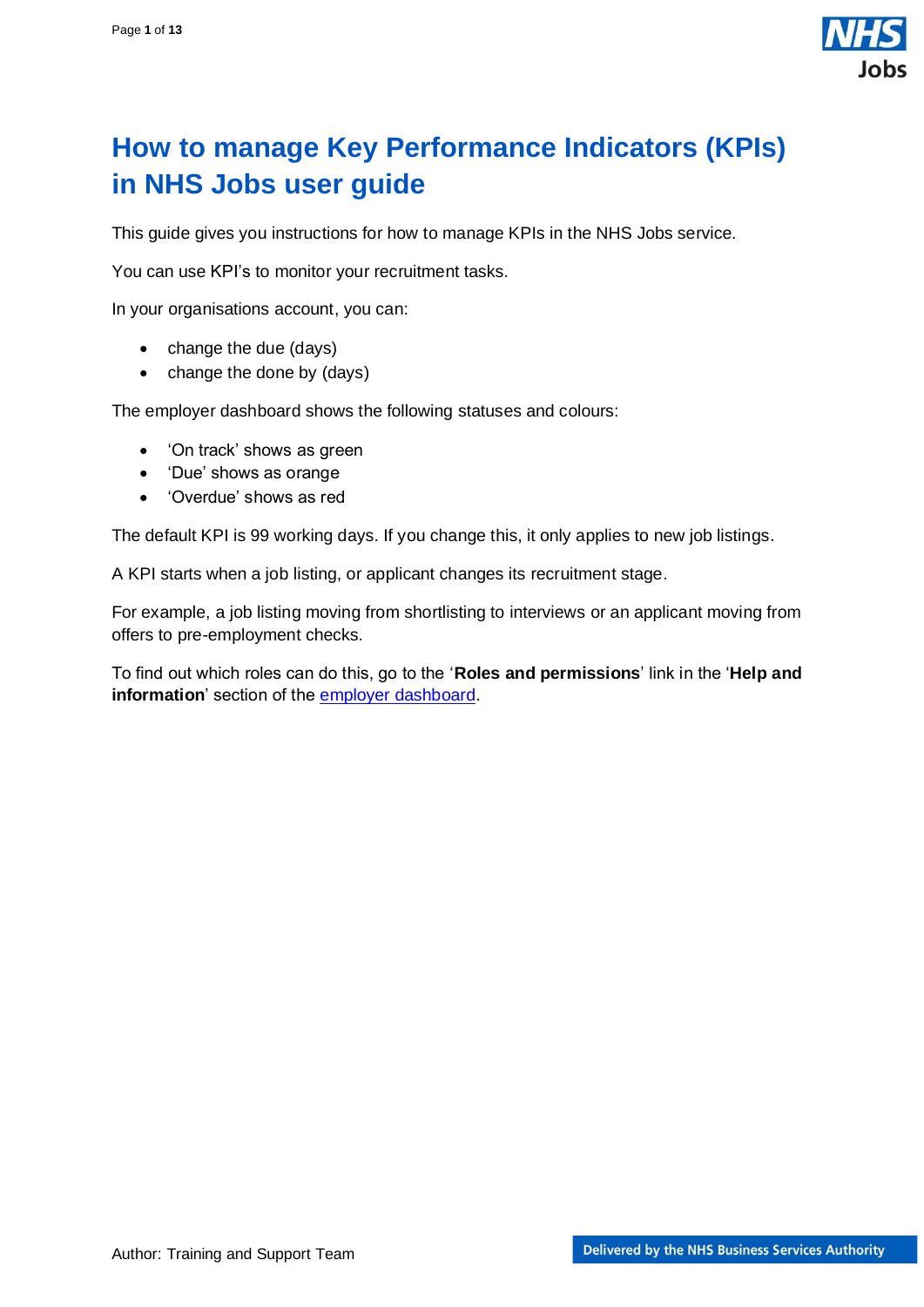# **Contents**

| How to manage Key Performance Indicators (KPIs) in NHS Jobs user guide  1 |
|---------------------------------------------------------------------------|
|                                                                           |
|                                                                           |
|                                                                           |
|                                                                           |
|                                                                           |
|                                                                           |
|                                                                           |
|                                                                           |
|                                                                           |
|                                                                           |
|                                                                           |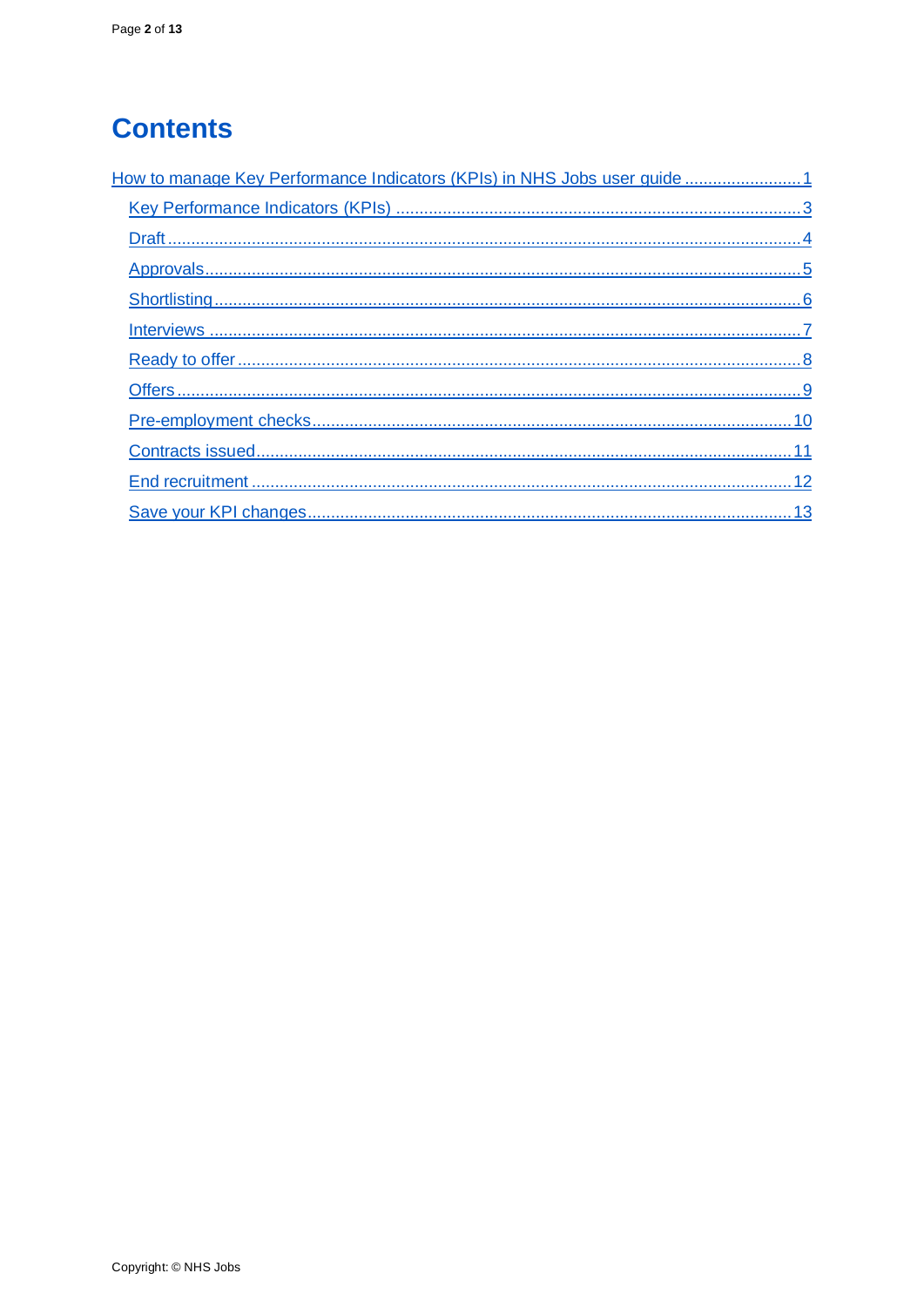#### <span id="page-2-0"></span>**Key Performance Indicators (KPIs)**

This page gives you instructions for how to manage KPIs for your organisations account.

**Important:** The employer dashboard is shown. You'll only see the 'Key Performance Indicators (KPIs)' link if you are an NHS Jobs 'Super user' for your organisations account.

To manage your KPIs, complete the following steps:

1. Select the ['Key Performance Indicators \(KPIs\)'](#page-3-0) link.

| <b>NHS</b><br>Jobs                          |                                                                 | You're viewing NHS BSA Training<br>Change<br>Signed in as NHSBSA Training Sign Out |
|---------------------------------------------|-----------------------------------------------------------------|------------------------------------------------------------------------------------|
|                                             | <b>BETA</b> Your feedback will help us to improve this service. |                                                                                    |
| <b>NHS BSA Training</b><br><b>Dashboard</b> |                                                                 | What you can do                                                                    |
| Tasks by stage                              | <b>Listings by user</b>                                         | <b>Create a job listing</b>                                                        |
|                                             |                                                                 | <b>Search for a listing</b>                                                        |
| Showing tasks for<br>All users              | $\check{ }$                                                     | <b>Search for an applicant</b>                                                     |
| <b>Draft</b>                                | 57 - on track 23, overdue 34                                    | <b>Manage the account</b>                                                          |
| <b>Approvals</b>                            |                                                                 | <b>Manage users</b><br>At risk applicants                                          |
|                                             | 7 - on track 1, due 2, overdue 4                                | <b>Accredited logos</b>                                                            |
| <b>Published</b>                            | 5 - on track 4, overdue 1                                       | Key performance indicators<br>(KPIs)                                               |
|                                             |                                                                 | <b>Approval settings</b>                                                           |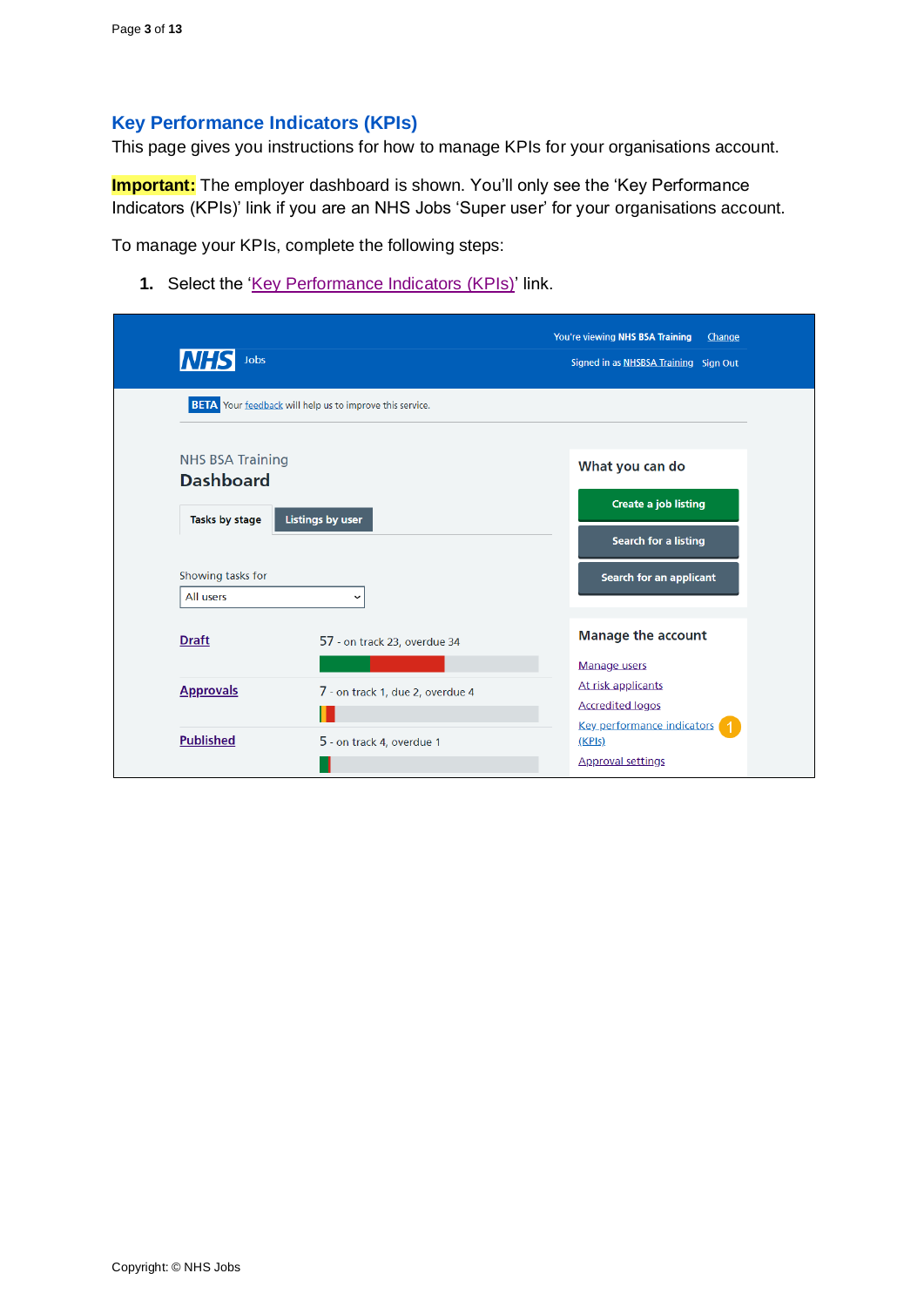# <span id="page-3-0"></span>**Draft**

This page gives you instructions for how to set draft KPIs.

**Important:** Enter the number of working days you need a task done by. The number of due days is when a task isn't done and there's a risk it might not get done. Any tasks that fall behind will be labelled as due before they become overdue.

To set the draft KPIs, complete the following steps:

- **1.** In the **Due (days)** box, enter a number.
- **2.** In the **Done by (days)** box, enter a number.

| <b>Jobs</b><br>INH.                                             |                                                                                                                                                                                             |            | Signed in as NHSBSA Training Sign Out |
|-----------------------------------------------------------------|---------------------------------------------------------------------------------------------------------------------------------------------------------------------------------------------|------------|---------------------------------------|
| <b>BETA</b> Your feedback will help us to improve this service. |                                                                                                                                                                                             |            |                                       |
| < Go back                                                       |                                                                                                                                                                                             |            |                                       |
| Manage account                                                  |                                                                                                                                                                                             |            |                                       |
|                                                                 | Set the Key Performance Indicators (KPIs) for your job listings                                                                                                                             |            |                                       |
|                                                                 |                                                                                                                                                                                             |            |                                       |
| done and there's a risk it might not get done.                  | Enter the number of working days you need a task done by. The number of due days are when a task has not been<br>Tasks that fall behind will be labelled as due before they become overdue. |            |                                       |
| <b>Draft</b>                                                    |                                                                                                                                                                                             |            |                                       |
| <b>Draft</b>                                                    |                                                                                                                                                                                             |            |                                       |
| <b>Title</b>                                                    | <b>Description</b>                                                                                                                                                                          | Due (days) | Done by (days)                        |

Go to the ['Approvals'](#page-4-0) section.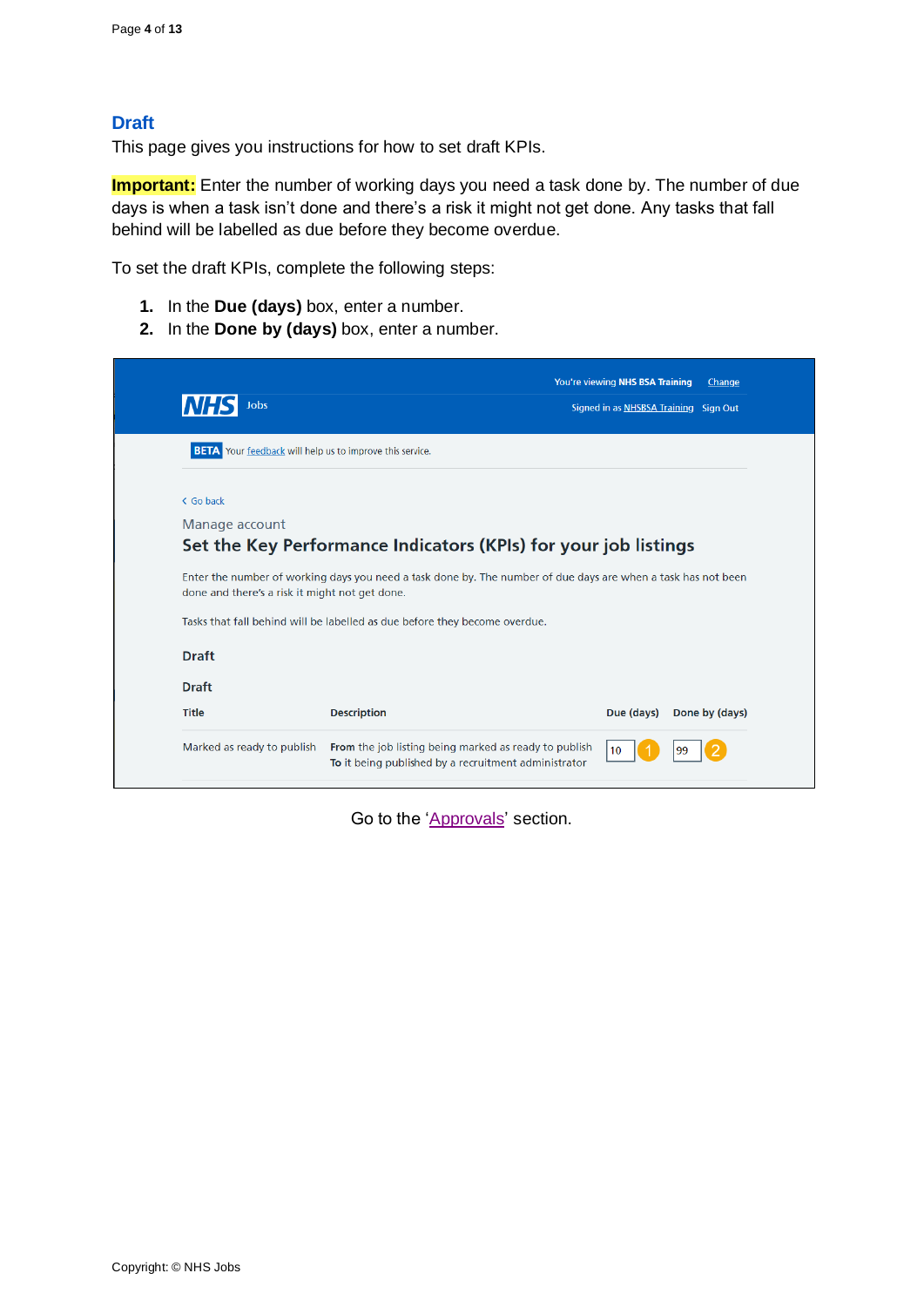# <span id="page-4-0"></span>**Approvals**

This page gives you instructions for how to set the approvals KPIs.

**Important:** Enter the number of working days you need a task done by. The number of due days is when a task isn't done and there's a risk it might not get done. Any tasks that fall behind will be labelled as due before they become overdue.

To set the approval KPIs, complete the following steps:

- **1.** In the **Due (days)** box, enter a number.
- **2.** In the **Done by (days)** box, enter a number.

| Jobs                  |                                                                                                                                                                                                                                               | You're viewing NHS BSA Training<br>Signed in as NHSBSA Training Sign Out | Change         |
|-----------------------|-----------------------------------------------------------------------------------------------------------------------------------------------------------------------------------------------------------------------------------------------|--------------------------------------------------------------------------|----------------|
|                       | <b>BETA</b> Your feedback will help us to improve this service.                                                                                                                                                                               |                                                                          |                |
| < Go back             |                                                                                                                                                                                                                                               |                                                                          |                |
| Manage account        |                                                                                                                                                                                                                                               |                                                                          |                |
|                       | Set the Key Performance Indicators (KPIs) for your job listings                                                                                                                                                                               |                                                                          |                |
|                       | Enter the number of working days you need a task done by. The number of due days are when a task has not been<br>done and there's a risk it might not get done.<br>Tasks that fall behind will be labelled as due before they become overdue. |                                                                          |                |
| <b>Approvals</b>      |                                                                                                                                                                                                                                               |                                                                          |                |
| <b>Approvals</b>      |                                                                                                                                                                                                                                               |                                                                          |                |
| <b>Title</b>          | <b>Description</b>                                                                                                                                                                                                                            | Due (days)                                                               | Done by (days) |
| Ready to approve      | From the job listing being sent for approval<br>To it being approved by all approvers or rejected by one of<br>them                                                                                                                           | 10 <sup>°</sup>                                                          | 99             |
|                       | From the job listing being sent for reapproval                                                                                                                                                                                                |                                                                          | 99             |
| Ready to<br>reapprove | To it being approved by all approvers or rejected by one of<br>them                                                                                                                                                                           | 10                                                                       |                |
| Approval rejected     | From the job listing being rejected by an approver<br>To it being edited and resent for approval or recruitment<br>ended                                                                                                                      | 10                                                                       | 99             |

Go to the ['Shortlisting'](#page-5-0) section.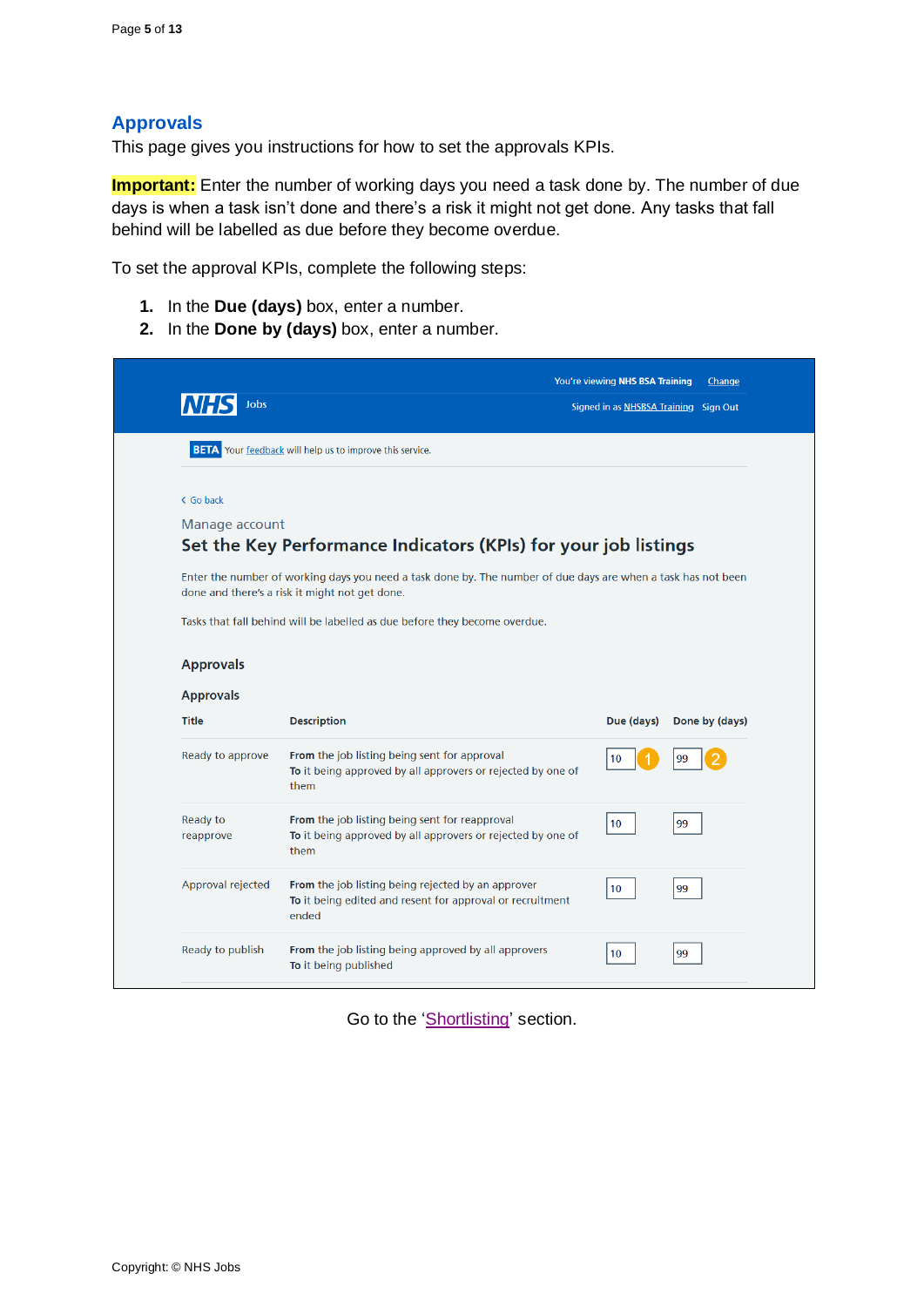# <span id="page-5-0"></span>**Shortlisting**

This page gives you instructions for how to set the shortlisting KPIs.

**Important:** Enter the number of working days you need a task done by. The number of due days is when a task isn't done and there's a risk it might not get done. Any tasks that fall behind will be labelled as due before they become overdue.

To set the shortlisting KPIs, complete the following steps:

- **1.** In the **Due (days)** box, enter a number.
- **2.** In the **Done by (days)** box, enter a number.

| <b>Title</b>                                  | <b>Description</b>                                                                                                                           | Due (days) | Done by (days) |
|-----------------------------------------------|----------------------------------------------------------------------------------------------------------------------------------------------|------------|----------------|
| Closed                                        | From the listing being closed by the<br>system or user<br>To the user selecting to shortlist offline or<br>online                            | 99         | 99             |
| <b>Online scoring</b>                         | From the job listing being closed by the<br>system or user<br>To the shortlisters have completed scoring                                     | 99         | 99             |
| <b>Offline scoring</b>                        | From the job listing being closed by the<br>system or user<br>To the user selects to download<br>applications                                | 99         | 99             |
| Ready to select who to<br>interview           | From the shortlisters have completed<br>scoring<br>To the shortlisting lead selects the shortlist<br>and emails unsuccessful applicants      | 99         | 99             |
| Ready to select who to<br>interview (offline) | <b>From</b> user selects to download<br>applications<br>To the shortlisting lead selects the shortlist<br>and emails unsuccessful applicants | 99         | 99             |

Go to the ['Interviews'](#page-6-0) page.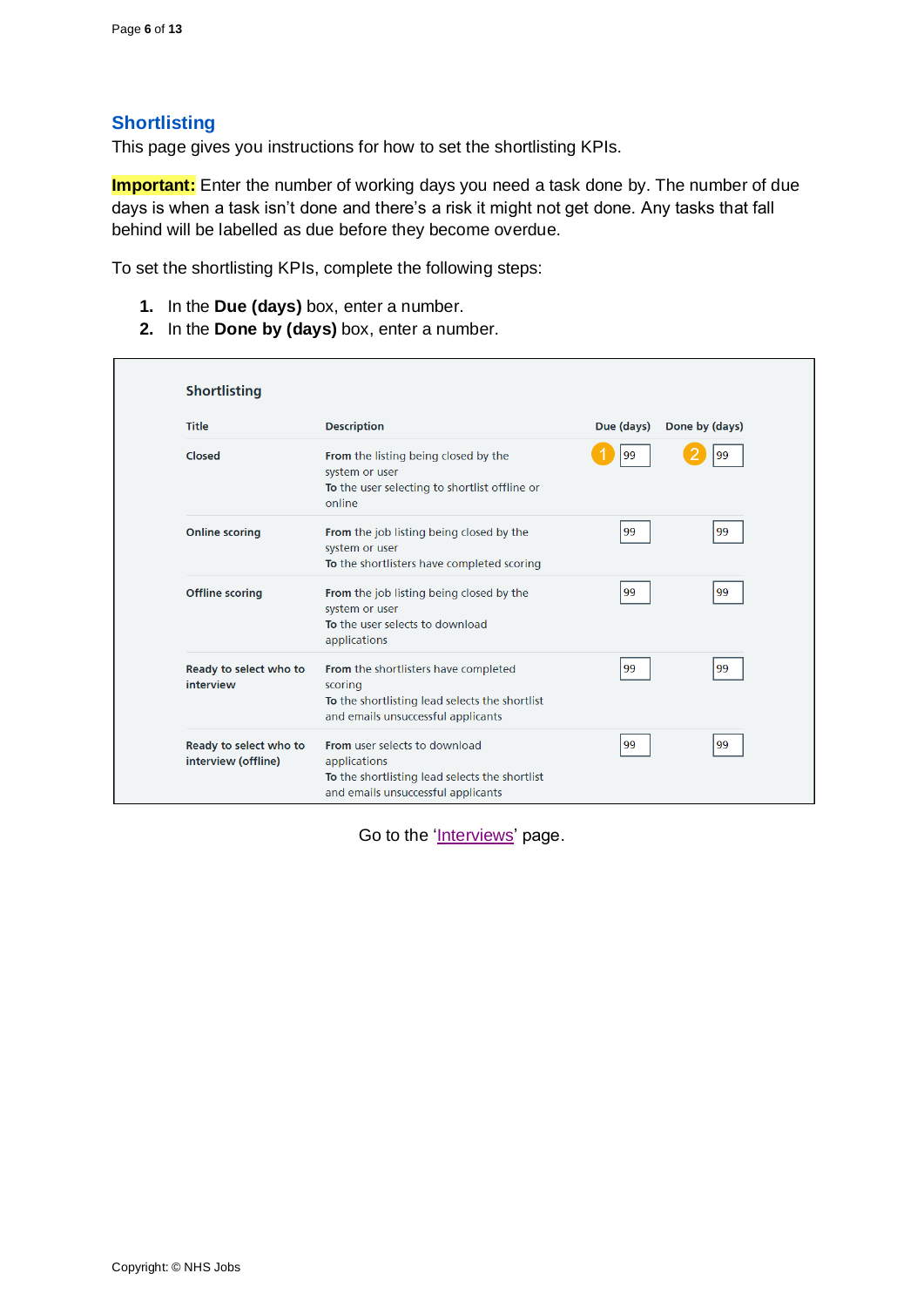#### <span id="page-6-0"></span>**Interviews**

This page gives you instructions for how to set the interview KPIs.

**Important:** Enter the number of working days you need a task done by. The number of due days is when a task isn't done and there's a risk it might not get done. Any tasks that fall behind will be labelled as due before they become overdue.

To set the interview KPIs, complete the following steps:

- **1.** In the **Due (days)** box, enter a number.
- **2.** In the **Done by (days)** box, enter a number.

| <b>Interviews</b>               |                                                                                                                                                                          |                      |                   |
|---------------------------------|--------------------------------------------------------------------------------------------------------------------------------------------------------------------------|----------------------|-------------------|
| <b>Title</b>                    | <b>Description</b>                                                                                                                                                       | <b>Due</b><br>(days) | Done by<br>(days) |
| Ready to invite to<br>interview | <b>From</b> rejection emails sent to unsuccessful applicants<br>To the interviews have been arranged and the invite<br>emails sent                                       | 10                   | 99                |
| <b>Interviews</b><br>scheduled  | From interviews have been arranged and the invite<br>emails sent<br>To midday the day before the first interview (or the<br>interviews have been manually started early) | 10                   | 99                |
| Interviews in<br>progress       | <b>From</b> midday the day before the first interview (or the<br>interviews have been manually started early)<br>To the time of the last interview is passed             | 10 <sup>1</sup>      | 99                |
| <b>Interviews</b><br>completed  | <b>From</b> the time of the last interview is passed<br>To all the interview feedback has been added                                                                     | 10 <sup>1</sup>      | 99                |

Go to the ['Ready to offer'](#page-7-0) page.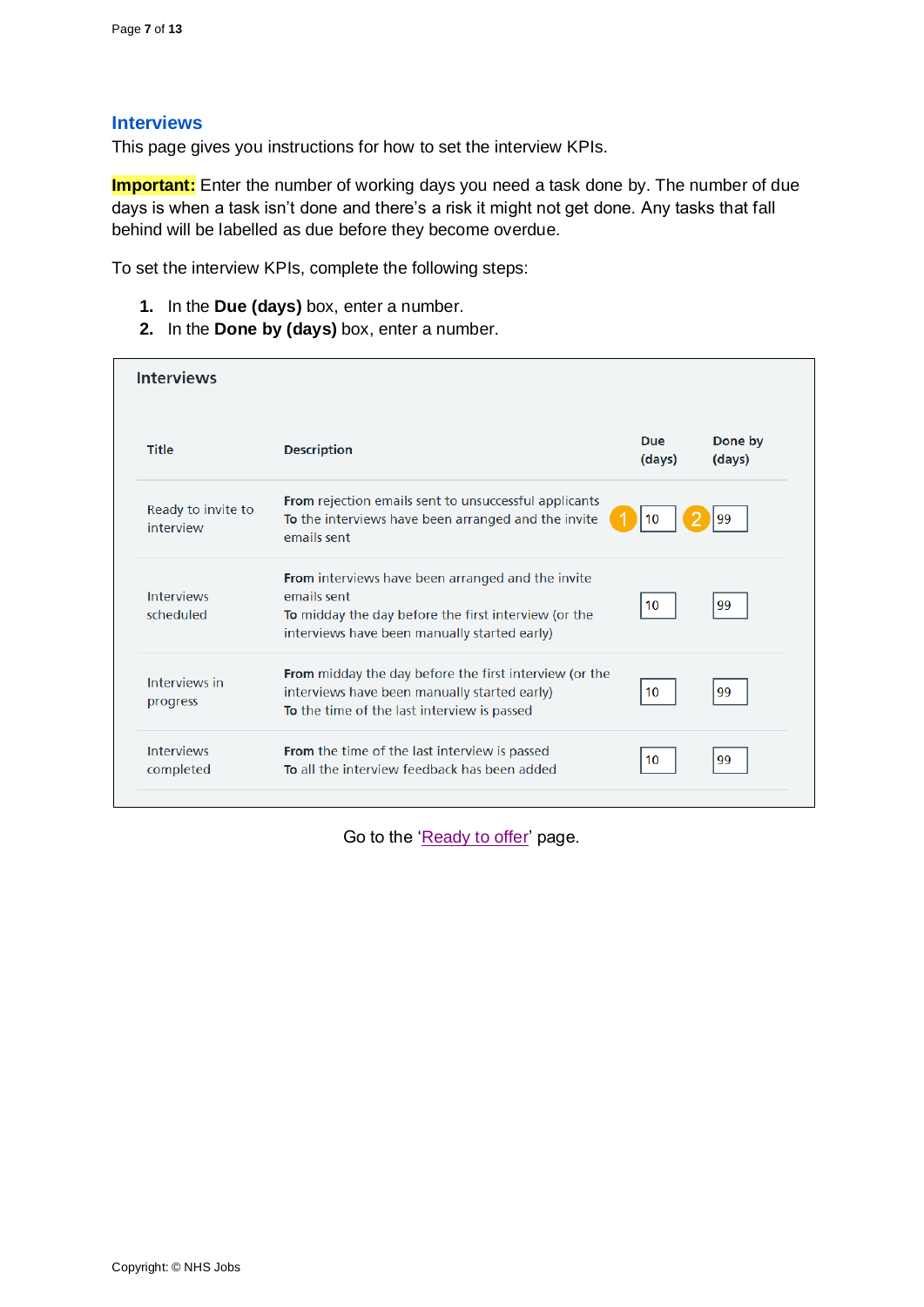#### <span id="page-7-0"></span>**Ready to offer**

This page gives you instructions for how to set the ready to offer KPIs.

**Important:** Enter the number of working days you need a task done by. The number of due days is when a task isn't done and there's a risk it might not get done. Any tasks that fall behind will be labelled as due before they become overdue.

To set the ready to offer KPIs, complete the following steps:

- **1.** In the **Due (days)** box, enter a number.
- **2.** In the **Done by (days)** box, enter a number.

| <b>Description</b>                                                                                         | Due (days) | Done by (days) |
|------------------------------------------------------------------------------------------------------------|------------|----------------|
|                                                                                                            |            |                |
| <b>From</b> all the interview feedback has been added<br>To the successful applicants ready to start offer | 99         | 99             |
| <b>From</b> successful applicants being selected<br>To the offer has been started                          | 10         | 99             |
| <b>From</b> not offered to any applicants<br>To recruitment is ready to end                                | 99         | 99             |
| <b>From</b> the offer has been started<br>To recruitment is ready to end                                   | 10         | 99             |
|                                                                                                            |            |                |

Go to the ['Offers'](#page-8-0) page.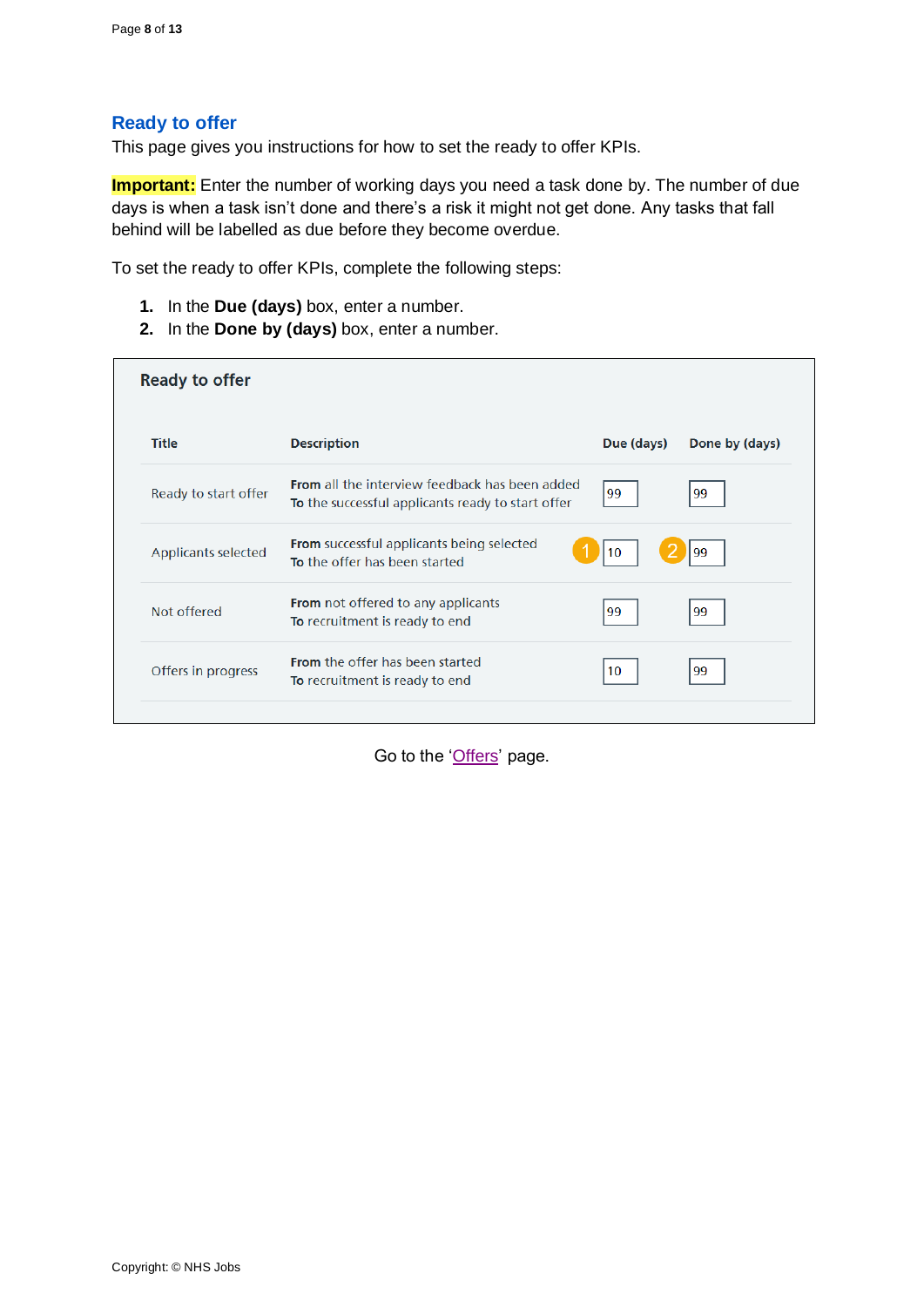# <span id="page-8-0"></span>**Offers**

This page gives you instructions for how to set the offer KPIs.

**Important:** Enter the number of working days you need a task done by. The number of due days is when a task isn't done and there's a risk it might not get done. Any tasks that fall behind will be labelled as due before they become overdue.

To set the offer KPIs, complete the following steps:

- **1.** In the **Due (days)** box, enter a number.
- **2.** In the **Done by (days)** box, enter a number.

| <b>Offers</b>   |                                                                                                                     |            |                |
|-----------------|---------------------------------------------------------------------------------------------------------------------|------------|----------------|
| <b>Title</b>    | <b>Description</b>                                                                                                  | Due (days) | Done by (days) |
| Offer started   | <b>From</b> the offer has been started<br>To the offer is sent to the applicant(s)                                  | 99         | 99             |
| Offer sent      | <b>From</b> the offer has been sent to the<br>applicant<br>To they accept or reject it or the offer is<br>withdrawn | 99         | 99             |
| Offer rejected  | From the applicant has rejected the offer<br>To the offer is changed and resent or sent<br>to another applicant     | 99         | 99             |
| Offer withdrawn | <b>From</b> the offer is withdrawn<br>To the offer is changed and resent or sent<br>to another applicant            | 99         | 99             |

Go to the ['Pre-employment checks'](#page-9-0) page.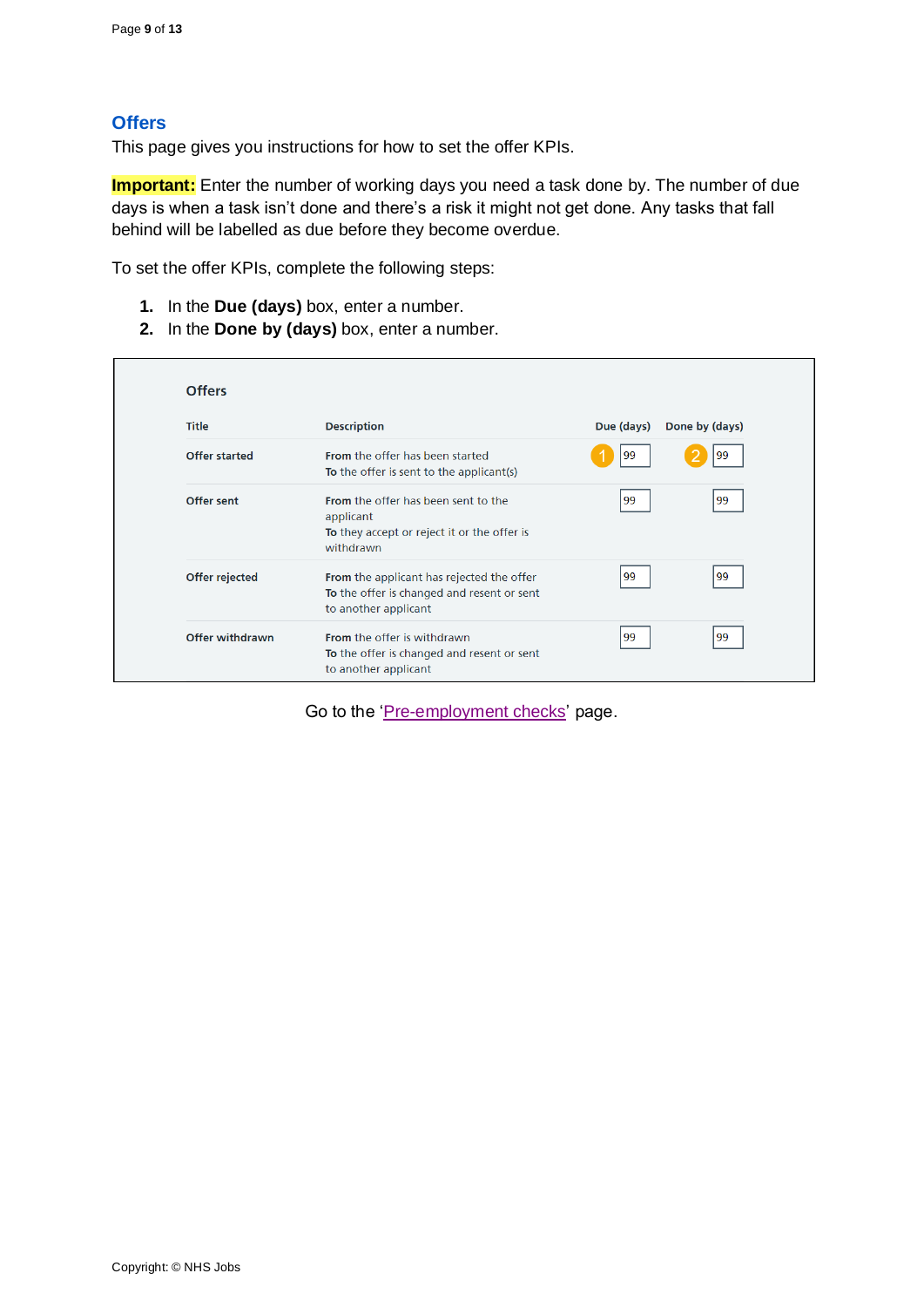#### <span id="page-9-0"></span>**Pre-employment checks**

This page gives you instructions for how to set the pre-employment check KPIs.

**Important:** Enter the number of working days you need a task done by. The number of due days is when a task isn't done and there's a risk it might not get done. Any tasks that fall behind will be labelled as due before they become overdue.

To set the pre-employment check KPIs, complete the following steps:

- **1.** In the **Due (days)** box, enter a number.
- **2.** In the **Done by (days)** box, enter a number.

| Pre-employment checks |                                                                                                    |            |                |
|-----------------------|----------------------------------------------------------------------------------------------------|------------|----------------|
| <b>Title</b>          | <b>Description</b>                                                                                 | Due (days) | Done by (days) |
| Pre-employment checks | From the offer is accepted by the<br>applicant<br>To the pre-employment checks decision is<br>made | 99         | 99             |

Go to the ['Contracts issued'](#page-10-0) page.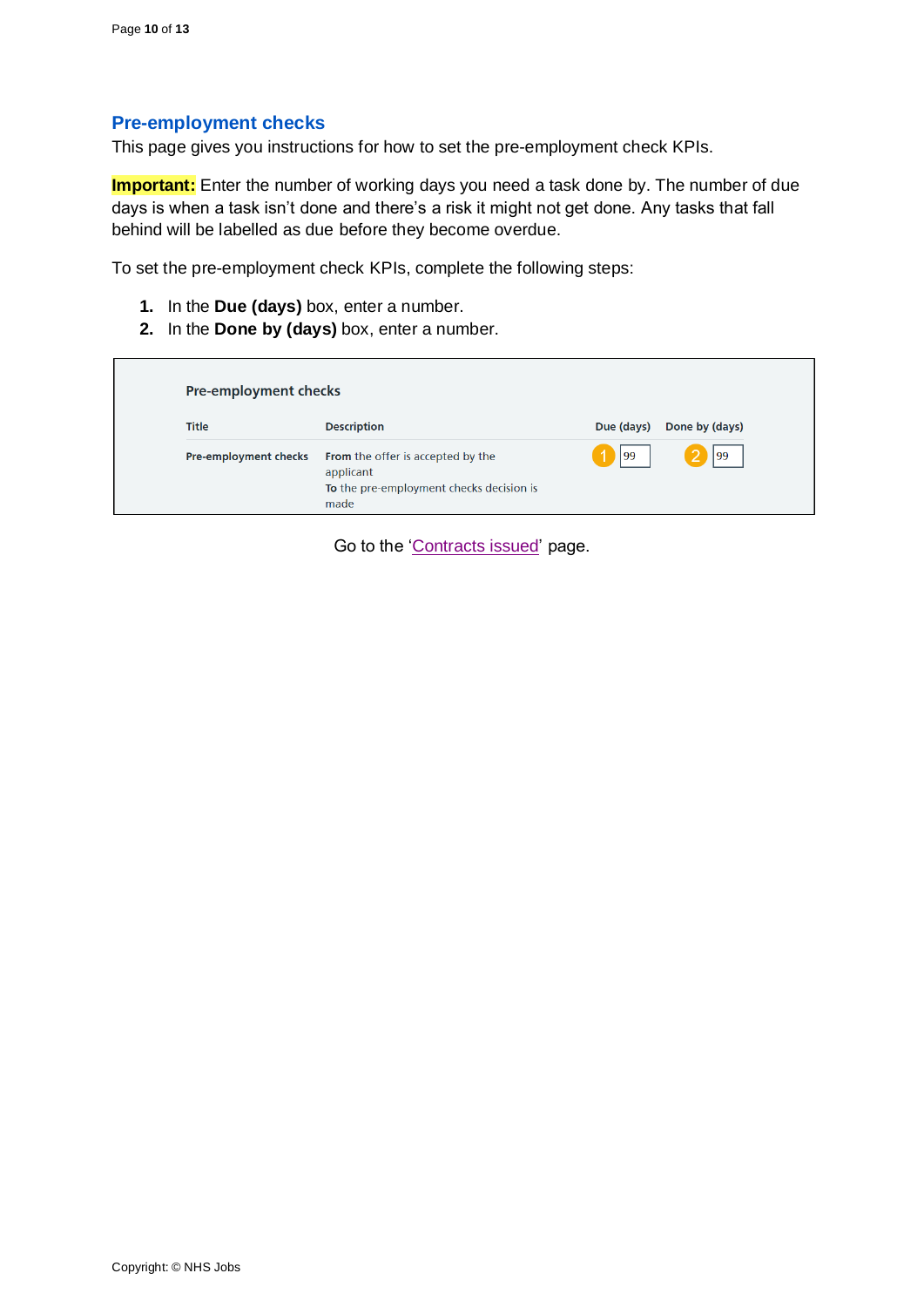## <span id="page-10-0"></span>**Contracts issued**

This page gives you instructions for how to set the contract issued KPIs.

**Important:** Enter the number of working days you need a task done by. The number of due days is when a task isn't done and there's a risk it might not get done. Any tasks that fall behind will be labelled as due before they become overdue.

To set the contract issued KPIs, complete the following steps:

- **1.** In the **Due (days)** box, enter a number.
- **2.** In the **Done by (days)** box, enter a number.

| <b>Title</b>                    | <b>Description</b>                                                                                                                               | Due (days) | Done by (days) |
|---------------------------------|--------------------------------------------------------------------------------------------------------------------------------------------------|------------|----------------|
| <b>Issue contract</b>           | From the pre-employment checks decision<br>is made<br>To the contract being sent to the<br>applicant or issued offline                           | 99         | 99             |
| <b>Issuing contract offline</b> | <b>From</b> the contract being issued offline<br>To the contract being accepted or rejected<br>by the applicant                                  | 99         | 99             |
| <b>Contract sent</b>            | <b>From</b> the contract being sent to the<br>applicant<br>To the contract being accepted or rejected<br>by the applicant                        | 99         | 99             |
| <b>Contract rejected</b>        | From the contract being rejected by the<br>applicant<br>To edit and resend contract, offer to<br>another applicant or recruitment being<br>ended | 99         | 99             |
| <b>Contract accepted</b>        | From the contract being accepted<br>To the recruitment being ended                                                                               | 99         | 99             |

Go to the ['End recruitment'](#page-11-0) page.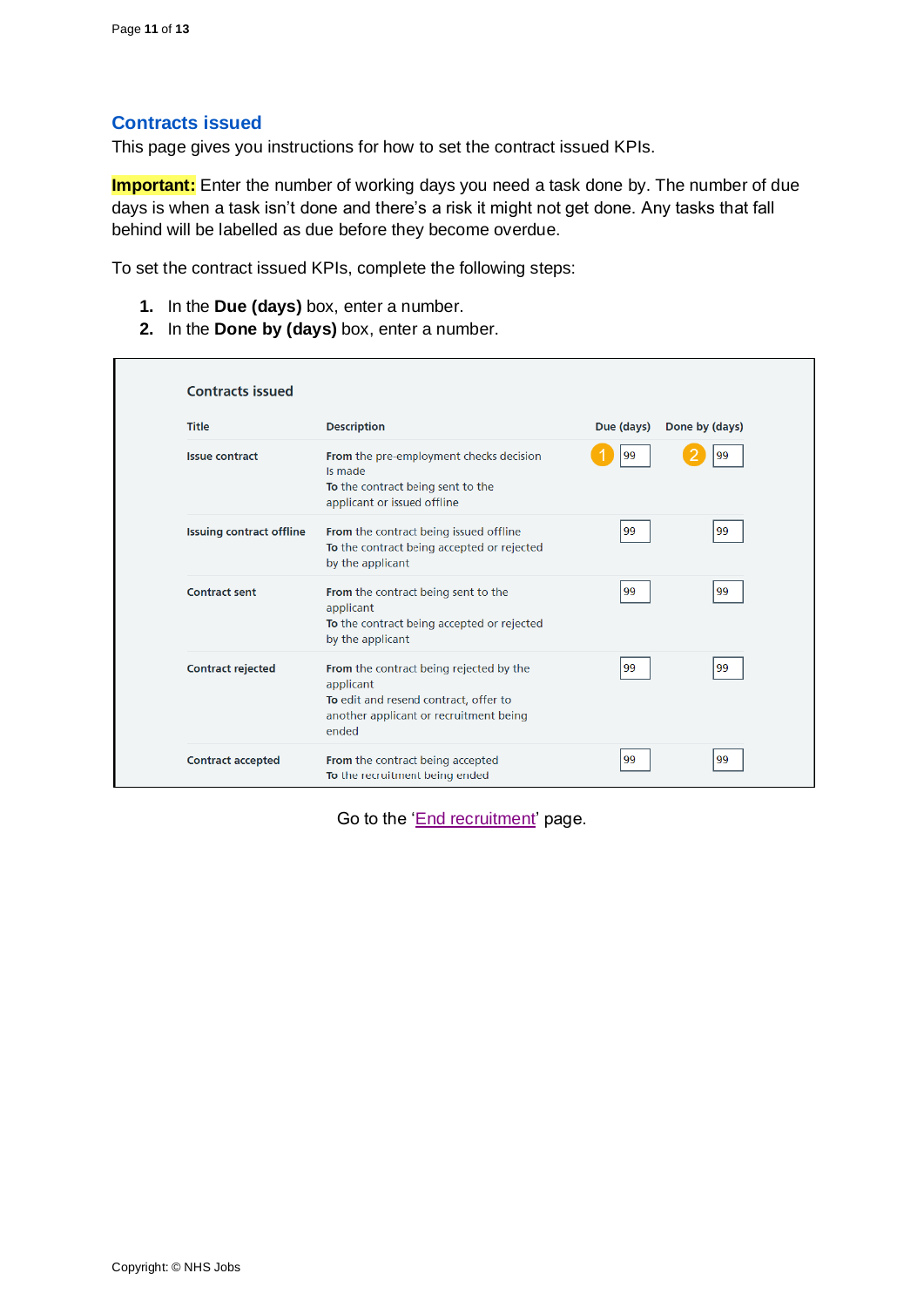#### <span id="page-11-0"></span>**End recruitment**

This page gives you instructions for how to set the end recruitment KPIs.

**Important:** Enter the number of working days you need a task done by. The number of due days is when a task isn't done and there's a risk it might not get done. Any tasks that fall behind will be labelled as due before they become overdue.

To set the end recruitment KPIs, complete the following steps:

- **1.** In the **Due (days)** box, enter a number.
- **2.** In the **Done by (days)** box, enter a number.

| <b>End recruitment</b>             |                                                                                                                                                   |            |                |
|------------------------------------|---------------------------------------------------------------------------------------------------------------------------------------------------|------------|----------------|
| <b>Title</b>                       | <b>Description</b>                                                                                                                                | Due (days) | Done by (days) |
| <b>Ready to end</b><br>recruitment | From all applicants accepting or rejecting<br>their contract, rejecting their offer or<br>offer being withdrawn<br>To the recruitment being ended | 99         | 199            |

Go to the 'Save [changes'](#page-12-0) page.